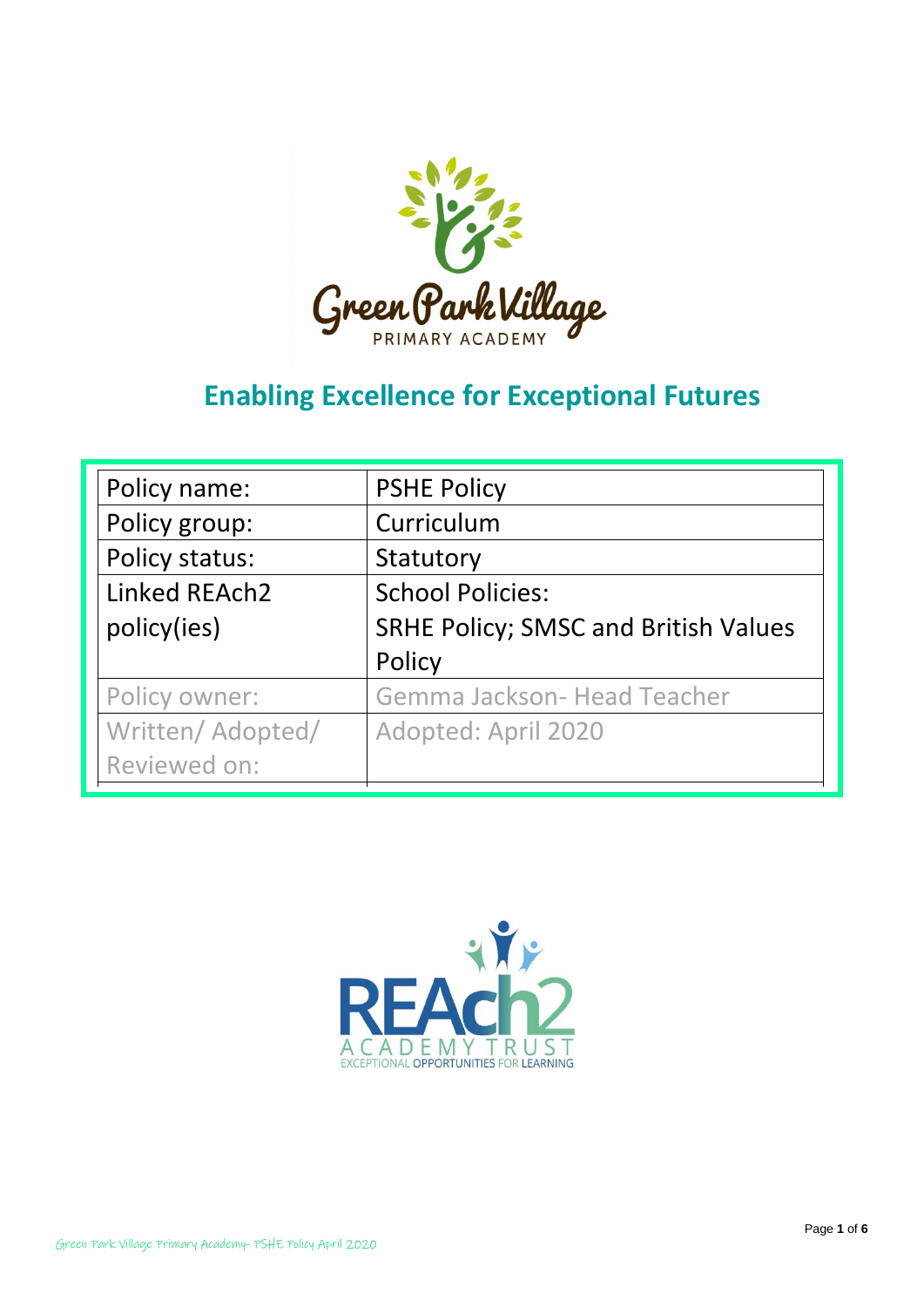# **PSHE- Personal, Social, Health and Economic Education Policy**

# Introduction

Green Park Village Primary Academy ensures that all children receive a high quality Personal, Social, Health and Economic Education. We understand that this is an important and necessary part of all pupils' education, and despite it being a non-statutory subject, it is paramount that we provide children with the skills and knowledge that they need throughout their time at school and throughout their lives. The subject makes a crucial contribution to schools' duties. The Education Act 2002 requires all schools to teach a curriculum that is "broadly based, balanced and meets the needs of pupils". Schools must "promote the spiritual, moral, cultural, mental and physical development of pupils at the school and of society, and prepare pupils at the school for the opportunities, responsibilities and experiences of later life" while having a duty to keep pupils safe.

# Aims & Objectives

The aims of this policy are to:

- To set out the expectations of PSHE within Green Park Village Primary Academy.
- To outline how PSHE will be delivered across the school.
- To ensure that all members of the school community understand how we support our children in becoming valued members of society.

Personal, Social, Health and Economic Education (PSHE) and Citizenship should enable children to become healthy, independent and responsible members of society. As a school, we will use the statutory content within the National Curriculum and from other statutory guidance on: drug education, financial education, sex and relationship education (SRE) and the importance of physical activity and diet for a healthy lifestyle.

At Green Park Village Primary Academy, we encourage our pupils to play an active and positive role in contributing to the life of the school and its wider community. Through doing this, we help develop children's independence, responsibility and help create a strong sense of self-worth.

The aims of PSHE and citizenship are to enable the children to:

- know and understand what constitutes a healthy lifestyle;
- be aware of safety issues;
- understand what makes for good relationships with others;
- have respect for others;
- be independent and responsible members of the school community;
- be positive and active members of a democratic society;
- develop self-confidence and self-esteem and make informed choices regarding personal and social issues;
- develop good relationships with other members of the school and the wider community;
- make the most of their ability.

# Teaching and learning

At Green Park Village Primary Academy, we use a range of teaching and learning styles with an emphasis on active learning by including the children in discussions, investigations and problem solving activities.

PSHE will be taught in a variety of ways, to reflect the age of the pupils and ensure a whole school approach to the subject:

 There will be a regular specific curriculum session, in order to develop themes and share ideas e.g. circle time. During these sessions, pupils regularly work with learning partners or in groups, facilitating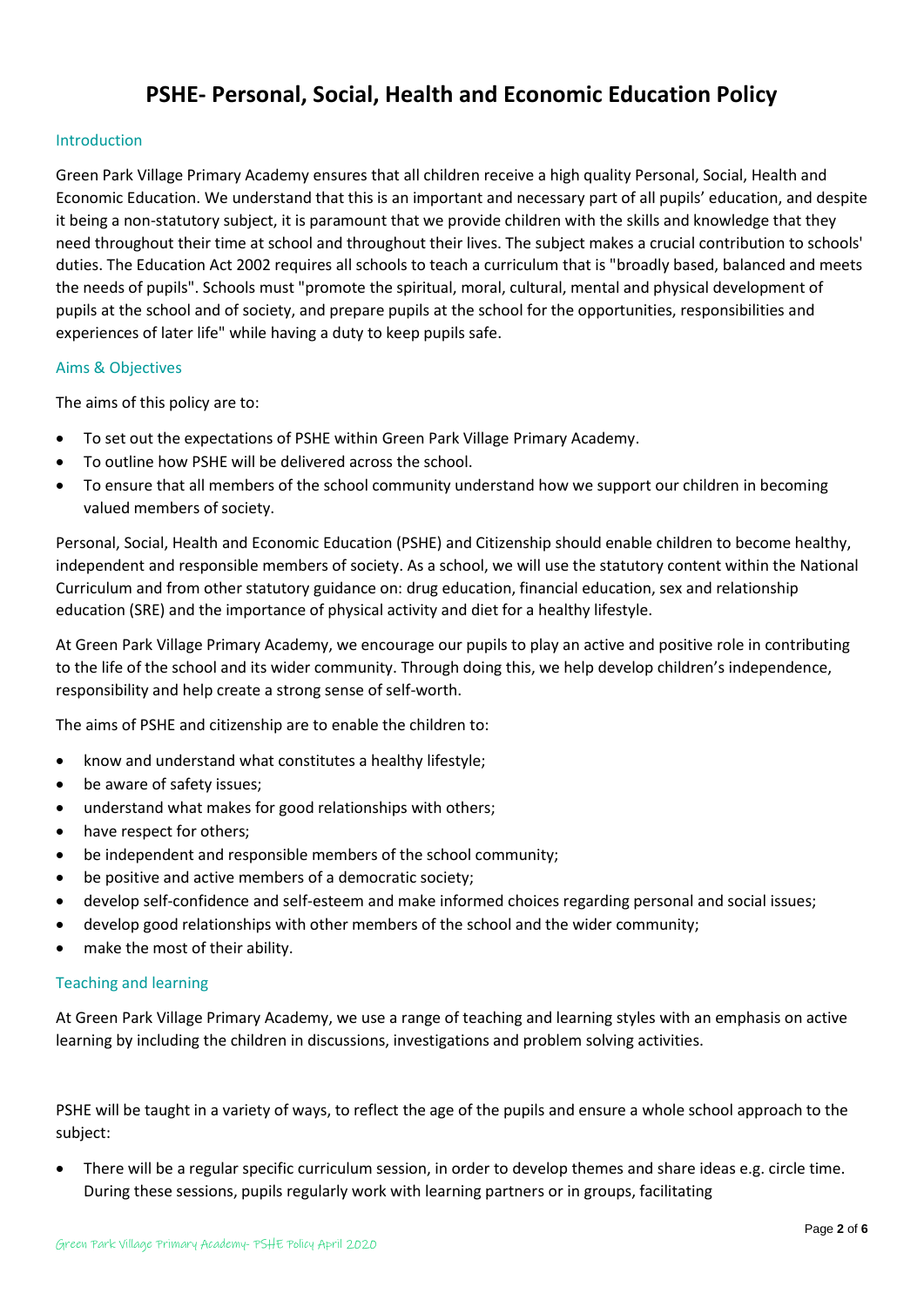- respect, cooperation, fairness, sharing and negotiation. Through circle time, pupils are also encouraged to participate in discussion to resolve conflicts or set agreed classroom rules or behaviour.
- Much of the curriculum is delivered through oral and practical activities.
- Opportunities will be found within other curriculum areas e.g. links with drama and role-play, debate and discussion in literacy, working together in pairs or small groups, improving health in PE, environmental, health and drug issues in science and beliefs, values and practices in RE.
- We encourage the children to take part in a range of practical activities that promote active citizenship, e.g. charity fundraising, the planning of school special events such as an assembly or involvement in an activity to help other individuals or groups less fortunate than themselves.
- We offer children the opportunity to hear visiting speakers, such as health workers, police, and representatives from the local church, whom we invite into the school to talk about their role in creating a positive and supportive community.
- At playtimes and lunchtimes opportunities exist for playing co-operatively using play equipment.
- Where appropriate pupils will record or investigate their work using a variety of mediums including books, internet research, specific adults e.g. medical agencies, police service, fire service etc. This encourages children to develop their learning to enquiring skills and assists in equipping them for adult life.
- Throughout the PSHE and citizenship curriculum, children will have opportunities to explore issues connected with living in a multi-cultural society.
- Our Celebration Assembly celebrates personal achievement and rewards thoughtful, caring behaviour.

# Early Years Foundation Stage

Personal, Social and Emotional Education is one of the three Prime Areas and we teach PSHE and citizenship as an integral part of the topic work covered during the year through the Early Learning Goals (ELGs). All areas of learning are important and inter-connected, but the PSE area is vital for building their capacity to learn, form relationships and thrive.

The EYFS Framework states that: Personal, social and emotional development involves helping children to develop a positive sense of themselves, and others; to form positive relationships and develop respect for others; to develop social skills and learn how to manage their feelings; to understand appropriate behaviour in groups; and to have confidence in their own abilities.

It also splits the Prime Area into 3 strands:

**Self-confidence and self-awareness:** children are confident to try new activities, and say why they like some activities more than others. They are confident to speak in a familiar group, will talk about their ideas, and will choose the resources they need for their chosen activities. They say when they do or don't need help.

**Managing feelings and behaviour:** children talk about how they and others show feelings, talk about their own and others' behaviour, and its consequences, and know that some behaviour is unacceptable. They work as part of a group or class, and understand and follow the rules. They adjust their behaviour to different situations, and take changes of routine in their stride.

**Making relationships:** children play co-operatively, taking turns with others. They take account of one another's ideas about how to organise their activity. They show sensitivity to others' needs and feelings, and form positive relationships with adults and other children.

A child must achieve the age related expectation in each of these three areas in order to obtain the Early Learning Goal at the end of the Reception Year.

# PSHE and citizenship curriculum planning:

We teach PSHE and citizenship in a variety of ways. We use the Jigsaw scheme of work for PSHE and these help to form part of the KS1 and KS2 Curriculum Map and Medium Term Creative Curriculum Plans.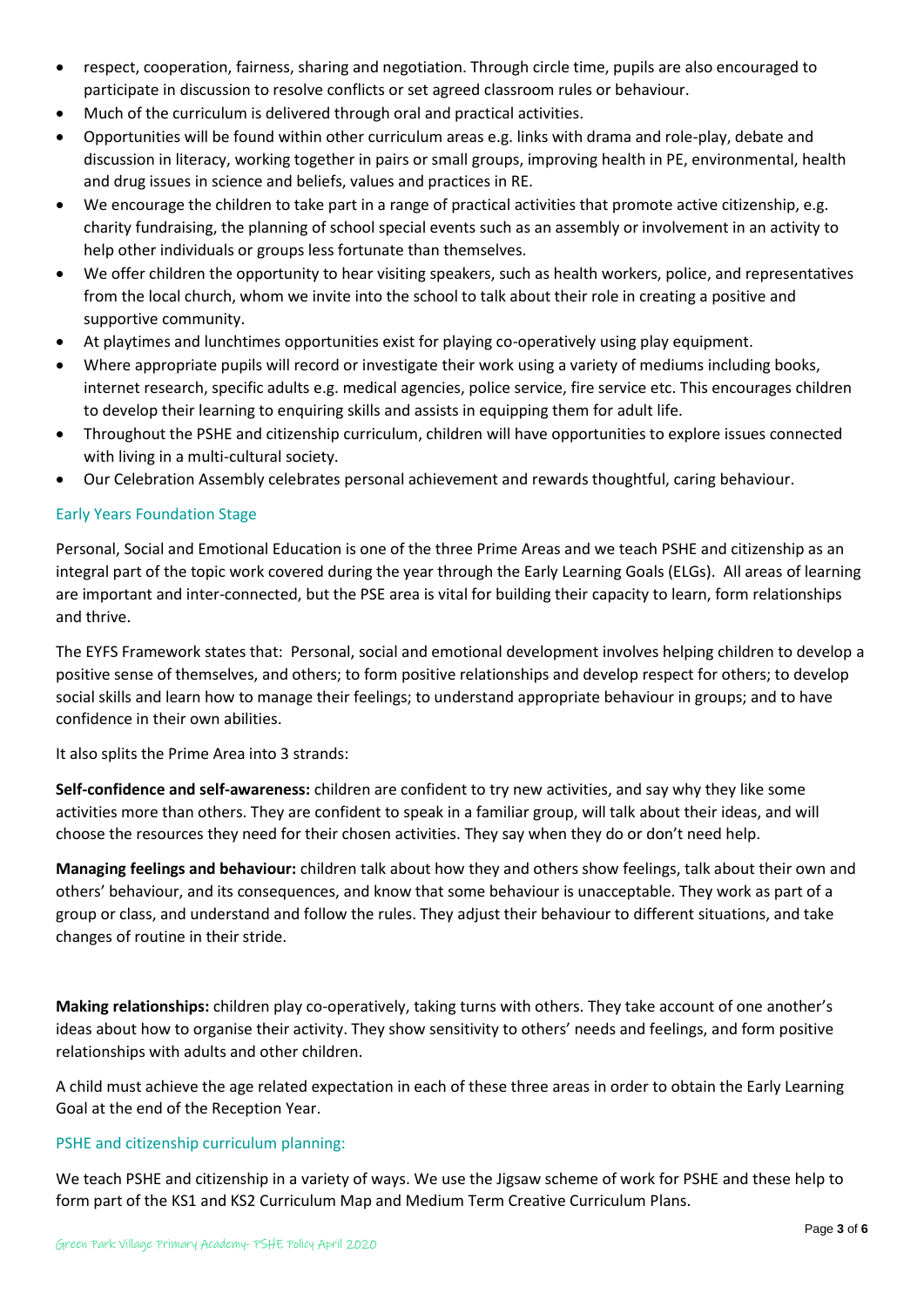## *Jigsaw:*

The Jigsaw Programme meets all the outcomes in the PSHE Association Programmes of Study, 2017.

#### **Jigsaw Content**

Jigsaw covers all areas of PSHE for the primary phase, as the table below shows:

| Term      | <b>Puzzle name</b>               | Content                                                                                                                                                |
|-----------|----------------------------------|--------------------------------------------------------------------------------------------------------------------------------------------------------|
| Autumn 1: | Being Me in My<br>World          | Includes understanding my place in the class, school and global<br>community as well as devising Learning Charters                                     |
| Autumn 2: | Celebrating<br><b>Difference</b> | Includes anti-bullying (cyber and homophobic bullying<br>included) and diversity work                                                                  |
| Spring 1: | <b>Dreams and Goals</b>          | Includes goal-setting, aspirations, working together to design<br>and organise fund-raising events                                                     |
| Spring 2: | <b>Healthy Me</b>                | Includes drugs and alcohol education, self-esteem and<br>confidence as well as healthy lifestyle choices                                               |
| Summer 1: | Relationships                    | Includes understanding friendship, family and other<br>relationships, conflict resolution and communication skills in<br><b>Relationship Education</b> |
| Summer 2: | Changing Me                      | Includes Relationships and Sex Education in the context of<br>looking at change                                                                        |

#### **Objectives/Pupil learning intentions:**

Jigsaw PSHE will support the development of the skills, attitudes, values and behaviour, which enable pupils to:

- Have a sense of purpose
- Value self and others  $\bullet$
- Form relationships
- Make and act on informed decisions
- Communicate effectively
- Work with others  $\bullet$
- Respond to challenge
- Be an active partner in their own learning
- Be active citizens within the local community
- Explore issues related to living in a democratic society
- Become healthy and fulfilled individuals

Some of the time, we introduce PSHE through other subjects such as science and geography. As there is a large overlap between the programme of study for religious education and the aims of PSHE and citizenship, we teach some of the PSHE and citizenship curriculum through our religious education lessons.

We also develop PSHE and citizenship through activities and whole school events, for example Anti-Bullying / Kindness Week, Multicultural Arts Week, Sports Day etc.

# Green Park Village Primary Academy - School Council:

The School Council at Green Park Village Primary Academy is elected through a fair and democratic process. Each September, children in Year 6 present their manifesto to the school and explain why they would make a good Chair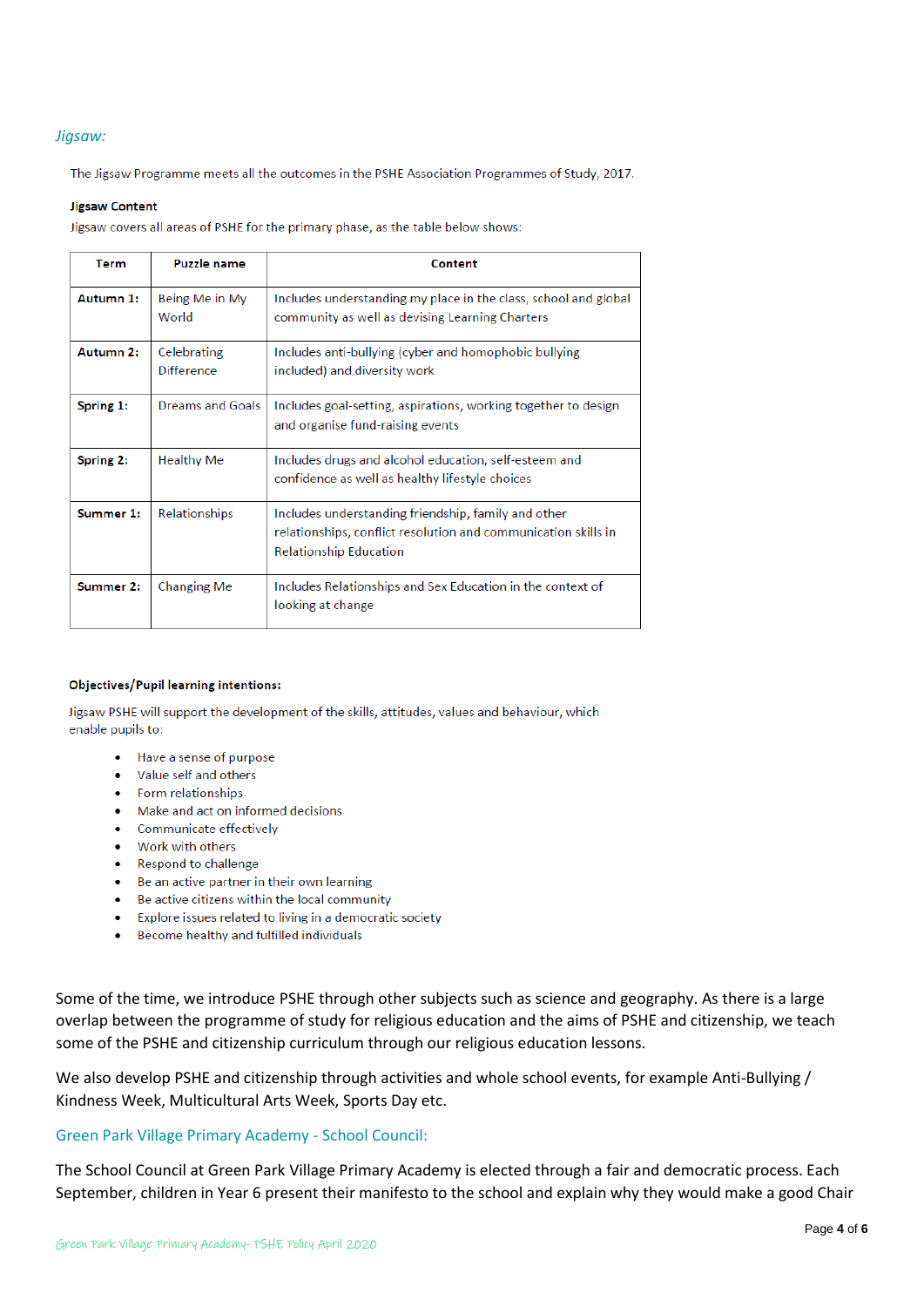of School Council and what they would do to make the school an even better place. The whole school then votes for their selected candidate. The Chair and Vice Chair meet with the PSHE Lead regularly to plan and write the agenda for each meeting.

We also hold elections within each class to find our Class Representatives. Their job is to feedback the key information from each meeting to their class. They are to then gather any ideas that their class may have ready for the next meeting. Having representatives from each class makes sure that the children's voices are heard and involves children from 4+ to Year 6 in the decision making.

By the development of class meetings and a School Council, we aim to ensure that the pupils will experience the process of democracy in school. We teach them how society is organised and governed and about their rights and responsibilities. They learn to appreciate what it means to be a positive member of a diverse and multicultural society.

# Green Park Village Primary Academy – JLT, Play Leaders, Eco-Warriors and Peer Mentors

In addition to the School Council, children are offered the wider opportunity for a leadership role in school. This supports the children in feel part of a collective and having a proactive role in making our school the best it can be on a daily basis.

# Inclusion:

At Green Park Village Primary Academy we teach PSHE and Citizenship to all children, whatever their ability. PSHE and Citizenship form part of the school curriculum policy to provide a broad and balanced education for all children. Through our PSHE and Citizenship teaching we provide learning opportunities that enable all pupils to make progress by setting suitable learning challenges and responding to differing needs. Activities and debates challenge our most able pupils to formulate personal views based on evidence they research and discuss.

## Assessment and Recording:

Teachers assess the children's work in PSHE and citizenship by making informal judgements as they observe them during lessons. We have clear expectations of what the pupils will know, understand and be able to do at the end of each key stage. We keep a record of children's skills in this subject, which we discuss with parents during Parents' Evenings and additional meetings/discussions that take place throughout the year. We report on PSHE to parents in the annual school report.

# Link with other policies:

- Sex Education, PE and Science policies link with Personal and Health Education strands.
- Behaviour policy links with citizenship/social education.
- Equal Opportunities policy links with the Personal and Social Education strands.
- Health and Safety Policy links with the Health Education strand.

#### Resources:

PSHE resources are constantly being reviewed, changed and improved to ensure that children are receiving the most up to date information that will assist teachers and learning support assistants in delivering high quality PSHE sessions. This will also support their class and group discussions and how they can link PSHE to other subject areas.

The Jigsaw programme provides a number of resources that teaching staff will be made aware so that they can make use of any appropriate resources linked to a particular strand of PSHE.

A range of resources is being collected to assist with supporting and enhancing learning in PHSE. PSHE documents and other published materials are used as a basis of teaching PSHE – these are modified and adapted as appropriate.

#### Monitoring and review: